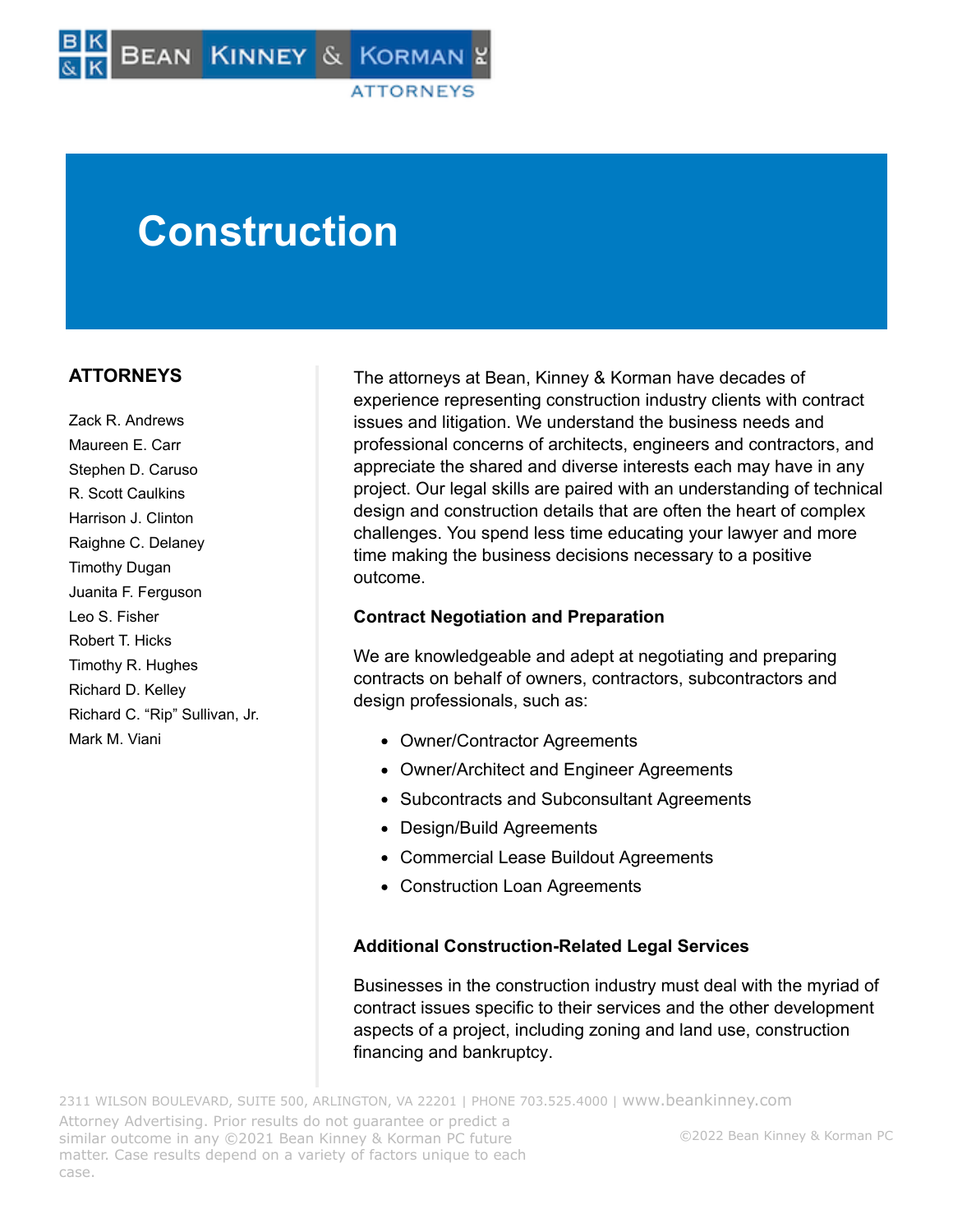We help A/E/Cclients with industry-specific regulatory, permitting, licensing, and taxation issues, including:

- Coordination with local permitting and code issues and interpretations during due diligence, design, construction and post-occupancy
- Assistance with local and statewide licensing
- Defense of license complaint-related issues
- Coordination and consultation on federal, state and local taxation issues, including federal and state tax and local BPOL taxation issues

#### **Construction Disputes**

Our lawyers represent clients in design and construction disputes in both litigation and alternative dispute resolution including:

- Mechanic's lien and payment bond claims
- Claims for equitable adjustments
- Construction defect and delay litigation
- Products liability claims involving construction-related products
- Warranty claims

# **Recognized Leaders in the Construction Industry**

Our attorneys have been recognized by Best Lawyers in America for construction, land use and bankruptcy law, and are included among the Legal Elite by Virginia Business Magazine and Super Lawyers in a variety of disciplines important to construction industry clients. Our lawyers include a former Chair of the Construction Law and Public Contracts Section of the Virginia State Bar, also named a Leader in the Law by Virginia Lawyers Weekly. Six of our attorneys are U.S. Green Building Council LEED Accredited Professionals. We are regularly published in a variety of industry and business publications and present locally, regionally and nationally on construction-related issues.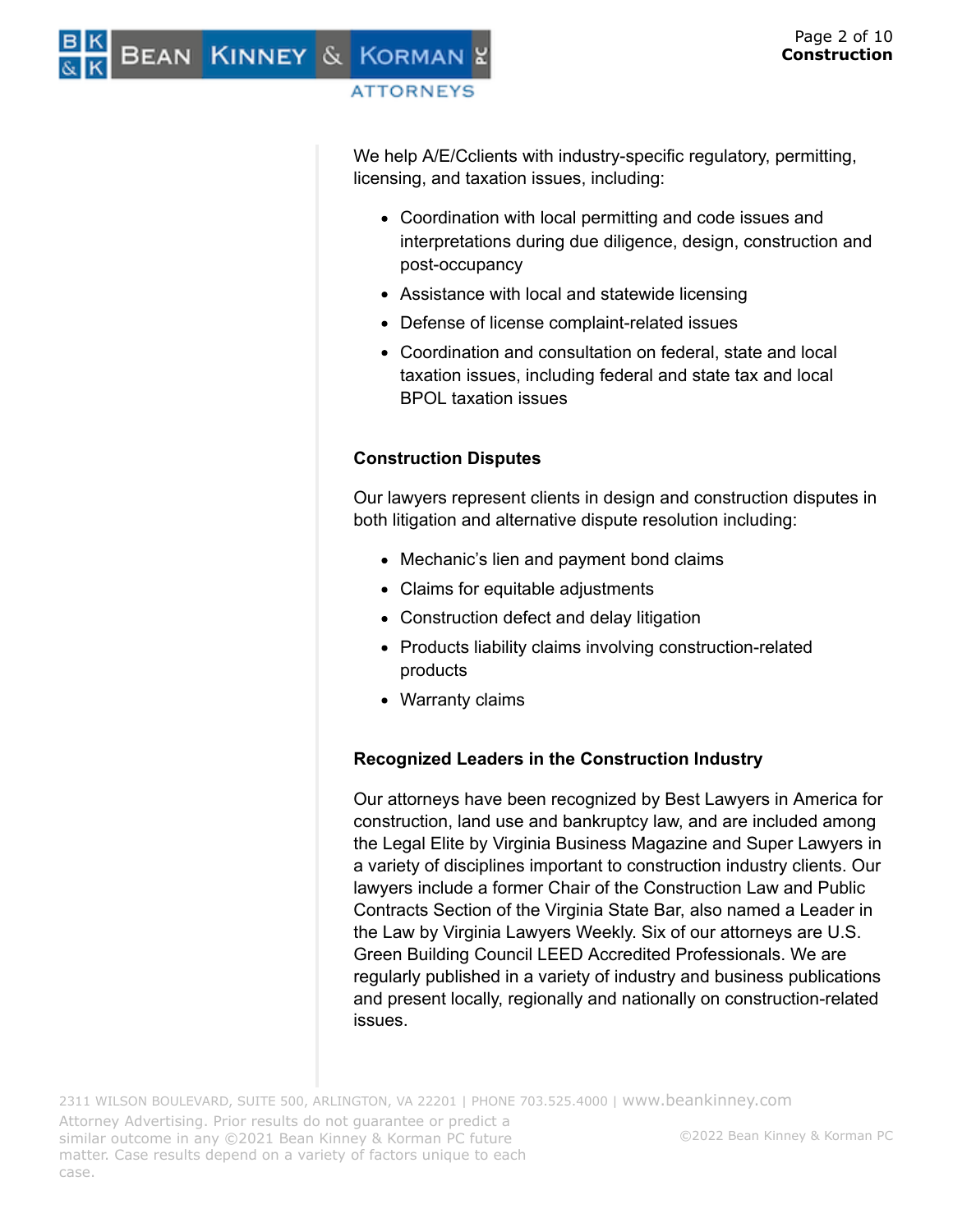Bean Kinney & Korman

#### **ATTORNEYS**

We would be pleased to make our capabilities available to you, whatever your role in the building industry, including project-specific matters and the general business needs of your organization.

# **PUBLISHED ARTICLES**

Pandemic-related legal battles changing how we work in Greater Washington and beyond *Washington Business Journal*, April 8, 2022

Are We Partners? January 12, 2021

Why You Should Consider Opting for Arbitration During the Coronavirus Pandemic *American Bar Association - Practice Points*, November 30, 2020

BUILDING BLOC: How the Construction Industry Can Use the Vote to Shore Up the Foundation of Democracy *Virginia Bar Association Construction Law Blog*, October 1, 2020

Mechanics Lien Flowchart (DC) *Practical Law*, June 29, 2019

Mechanic's Lien Flowchart (VA) *Practical Law*, June 29, 2019

Mechanic's Lien Workflow Checklist (DC) *Practical Law*, June 29, 2019

Mechanic's Liens in Practice (DC) *Practical Law*, June 29, 2019

Mechanics' Lien Workflow Checklist (VA) *Practical Law*, June 29, 2019

Mechanics' Liens in Practice (VA) *Practical Law*, June 29, 2019

Underground Vaults in Virginia *BKK Construction & Land Use Newsletter*, December 7, 2015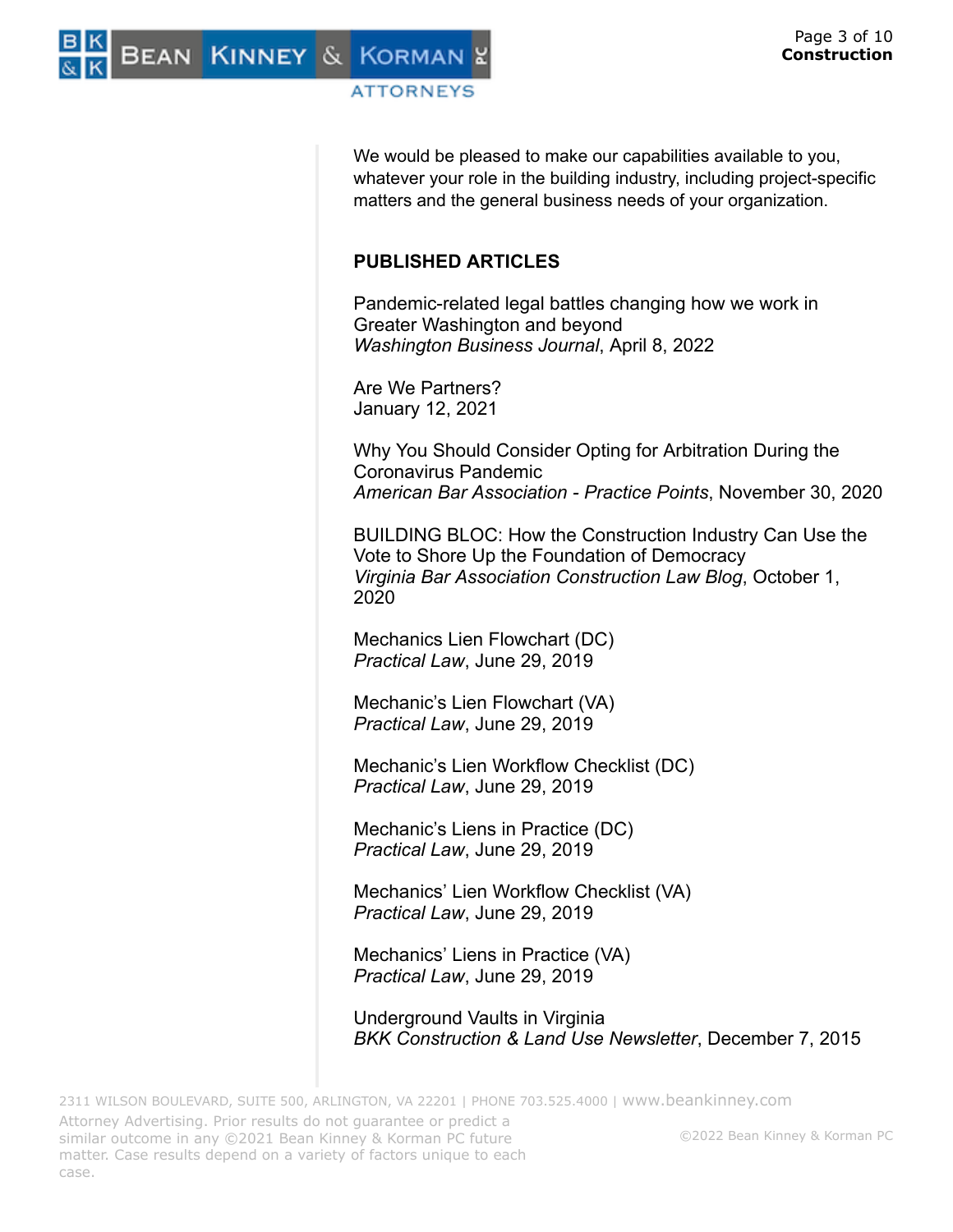

Arlington County Board Unanimously Approves Clarendon West *BKK Construction & Land Use Newsletter*, December 7, 2015

A Patriotic Partnership: The Construction Industry and the **Military** 

*BKK Construction & Land Use Newsletter*, June 4, 2015

Fairfax County's Plans for the Route 1 Corridor *BKK Construction & Land Use Newsletter*, June 4, 2015

Protecting Your Brand: A Gift Not Reserved for the Holidays *BKK Construction & Land Use Newsletter*, December 5, 2014

Amendment to the Interstate Land Sales Full Disclosure Act *BKK Construction & Land Use Newsletter*, December 5, 2014

D.C. Office of Planning Takes a Stand Against Pop-Ups With New Zoning Text Amendment *BKK Construction & Land Use Newsletter*, September 2, 2014

Out of State . . . Out of Mind?: Ensuring that Local and Out-of-State Construction Companies Play by the Same Rules *BKK Construction & Land Use Newsletter*, June 2, 2014

Lorton Landfill Dispute Nearing Board of Supervisors' Review *BKK Construction & Land Use Newsletter*, March 4, 2014

I Know My (Vested) Rights! Developing a Project in a Changing Climate

*BKK Construction & Land Use Newsletter*, March 4, 2014

Five Major Terms Construction Contractors Need to Worry About

*BKK Construction & Land Use Newsletter*, December 3, 2013

Handshakes to Hashtags: The Evolution of Deal-Making in the Construction Industry *BKK Construction & Land Use Newsletter*, December 3, 2013

When Do Virginia Contractors Need a License? *BKK Construction & Land Use Newsletter*, September 11, 2013

Construction Contracts: Avoiding Clashes and Irreconcilable **Differences**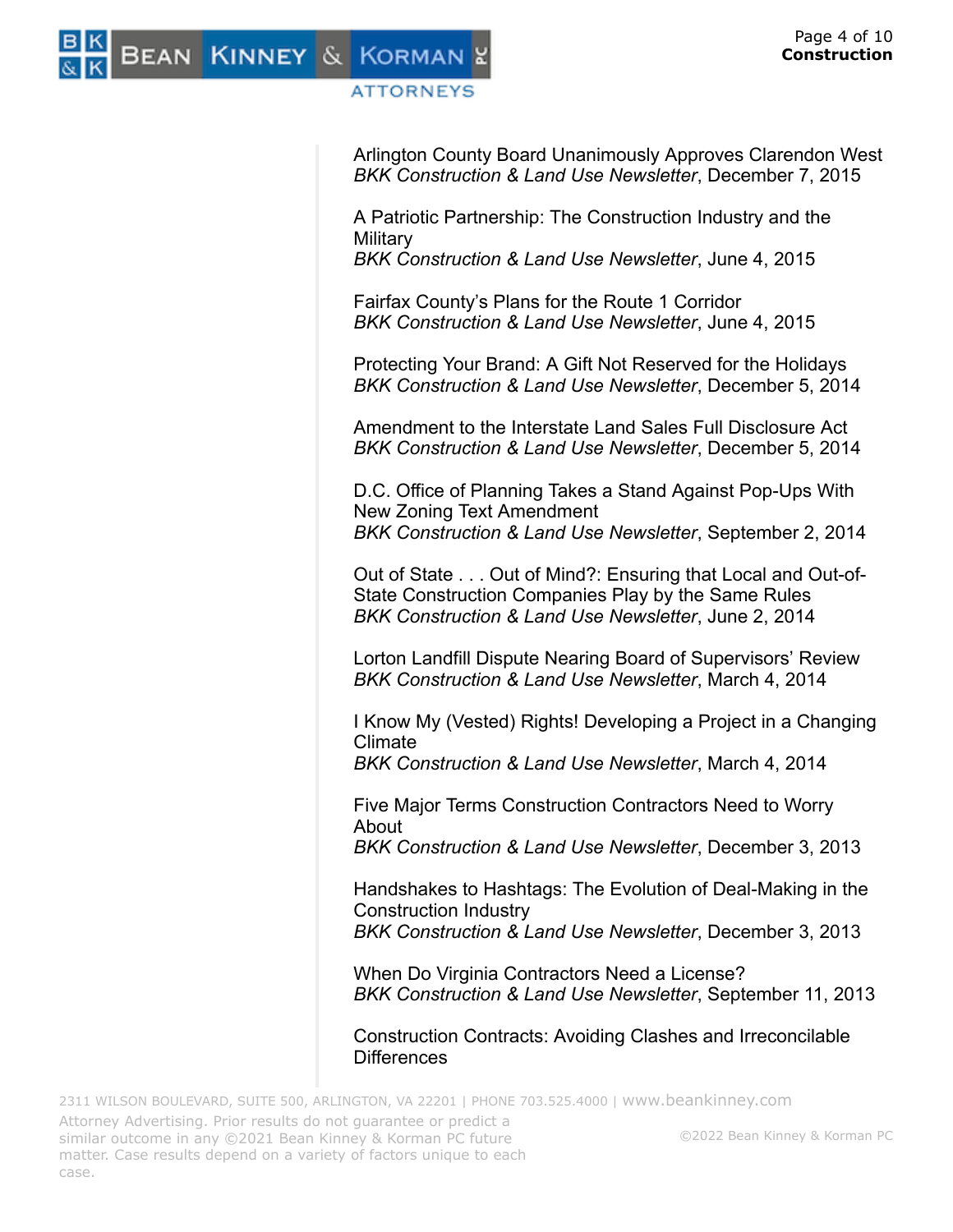

*BKK Construction & Land Use Newsletter*, March 1, 2013

Written Contracts and the Statute of Limitations *BKK Business Law Newsletter*, January 1, 2013

Construction Codes: Putting Your Vote into Action *BKK Construction & Land Use Newsletter*, September 1, 2012

Knowing When to Pull the Plug on a Construction Project *BKK Construction & Land Use Newsletter*, June 1, 2012

D.C. Jobs Bill has Far-Reaching Implications for Contractors *BKK Construction & Land Use Newsletter*, March 1, 2012

Business Succession Planning Part 2: Critical Tools *Masonry Magazine*, January 1, 2012

Construction Issues at Condominiums *Construction Accounting and Taxation*, January 1, 2012

Project Labor Agreements: Legal and Political Considerations for Public Projects *Virginia Bar Association Journal*, December 1, 2011

Preserving National Historic Treasures *Masonry Magazine*, November 18, 2011

GSA Construction Funding Evaporation and Its Implications *Commonwealth Contractor, Associated Builders and Contractors-Virginia Chapter*, November 1, 2011

Succession Planning: Failing to Plan is Planning to Fail *Masonry Magazine*, September 1, 2011

Bankruptcy – Not Necessarily an End to Construction Payments *BKK Construction & Land Use Newsletter*, September 1, 2011

Corporate Protections and Their Limits *AIA Northern Virginia News*, July 1, 2011

Effective Use of Social Media in the Masonry Industry *Masonry Magazine*, July 1, 2011

Summer Update for Construction Professionals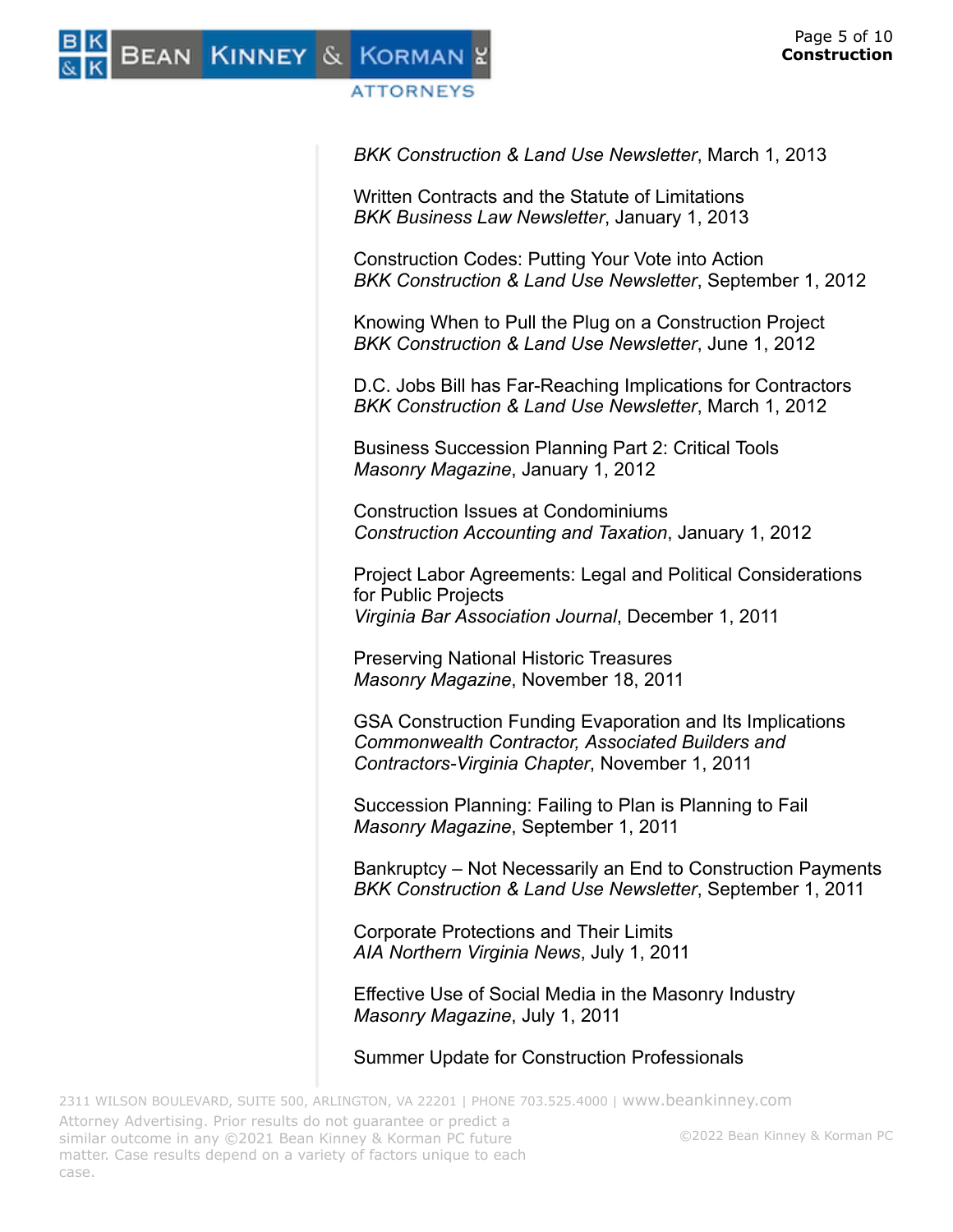

*BKK Construction & Land Use Newsletter*, June 1, 2011

The Hidden and Not-So-Hidden Costs of Public Contracts *Masonry Magazine*, March 1, 2011

Energy and the Construction Market: Risk and Opportunity *Commonwealth Contractor*, January 1, 2011

Social Media in the Construction Industry *BKK Construction & Land Use Newsletter*, December 1, 2010

Minimizing the Likelihood of Masonry Litigation *Masonry Magazine*, November 1, 2010

Electronic Documents: What You Don't Know Can Hurt You *Masonry Magazine*, September 16, 2010

Arbitration: An Effective Alternative to Litigation *BKK Construction & Land Use Newsletter*, September 1, 2010

Pluses and Minuses: Cost-Plus V. Fixed-Price Contracts *Construction Accounting and Taxation*, September 1, 2010

Architect Escapes Indemnity Claim Based on ADA and FHA *AIA Northern Virginia News*, June 1, 2010

Practice as a LEED Accredited Professional *Virginia Lawyers Weekly*, May 1, 2010

"Please Pull Up to the First Window" *BKK Construction & Land Use Newsletter*, April 1, 2010

How Not to Get Sued *AIA Northern Virginia News*, March 1, 2010

The Benefits of LEDs *BKK Construction & Land Use Newsletter*, February 1, 2010

A Look at LEED 2009 *Construction Specifier*, November 1, 2009

Mechanic's Liens and Construction Bonds 101 *BKK Construction & Land Use Newsletter*, October 1, 2009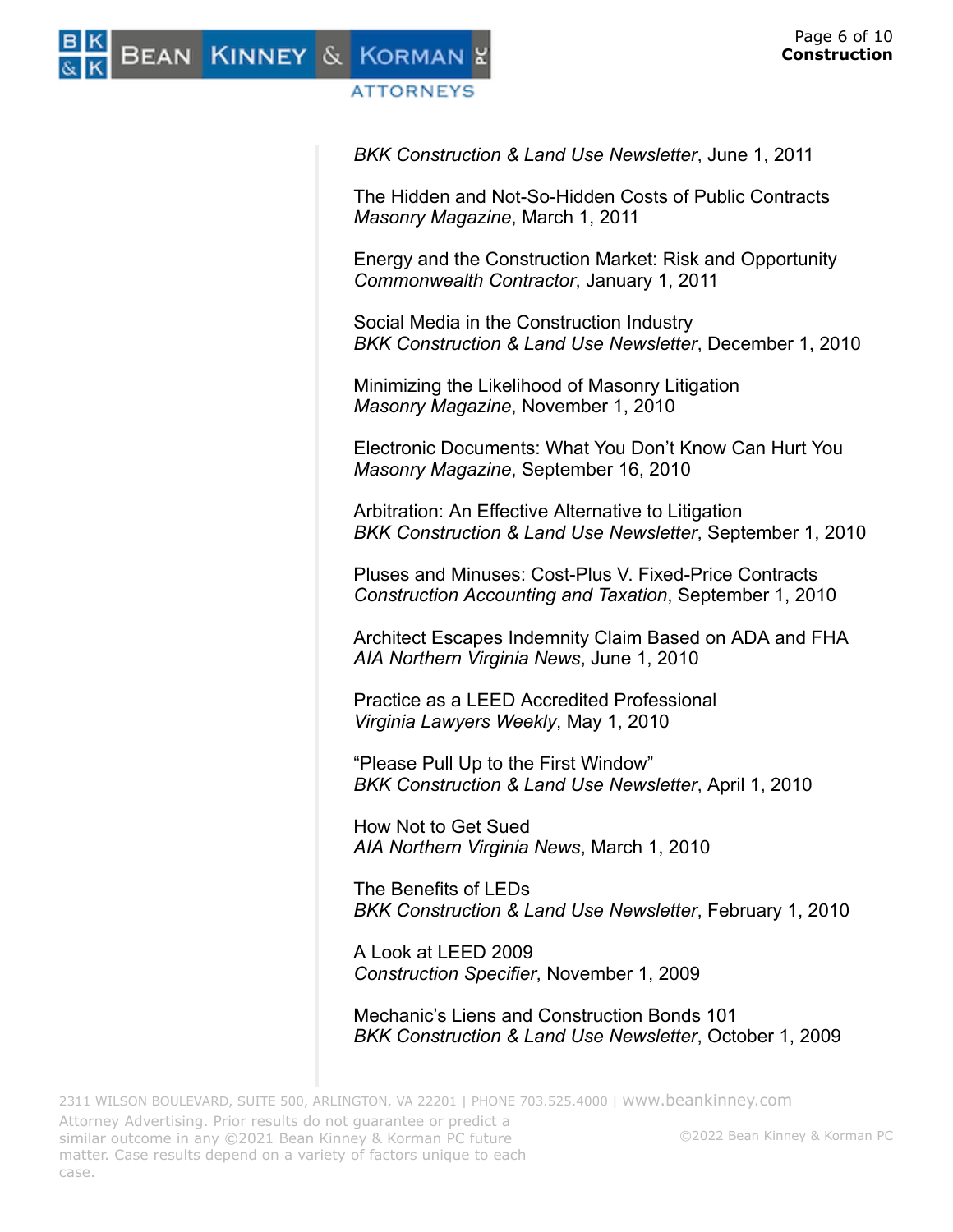

Green Overgrowth *Building Washington, Vol. 24, No. 3*, September 1, 2009

Chinese Drywall: The Return of National Construction Products Liability Litigation *Construction, Accounting and Taxation, Volume 19, Number 5*, September 1, 2009

Shades of Green *Commonwealth Contractor*, September 1, 2009

State of Independence *Masonry Magazine*, June 1, 2009

Healthcare Goes Green *Medical Construction and Design*, June 1, 2009

Preventing Financial Ruin from Construction Contracts *BKK Construction & Land Use Newsletter*, June 1, 2009

The Mold Threat *Electrical Contractor*, February 1, 2009

# **NEWS**

R. Scott Caulkins, Patricia Bruce, and Carole Capsalis Join Bean, Kinney & Korman Tuesday February 8, 2022

Bean, Kinney & Korman Named a 2022 "Best Law Firm" for Eleventh Consecutive Year Thursday November 4, 2021

Bean, Kinney & Korman Represents Finley Asphalt in a Transaction with Shoreline Equity Partners Friday July 2, 2021

County Board Approves Red Top Cab Project Amendments Tuesday June 15, 2021

Contracts for Contractors *TRUSTED ADVISOR PODCASTS BY THE IROQUOIS GROUP • EPISODE 59*, Tuesday March 16, 2021

©2022 Bean Kinney & Korman PC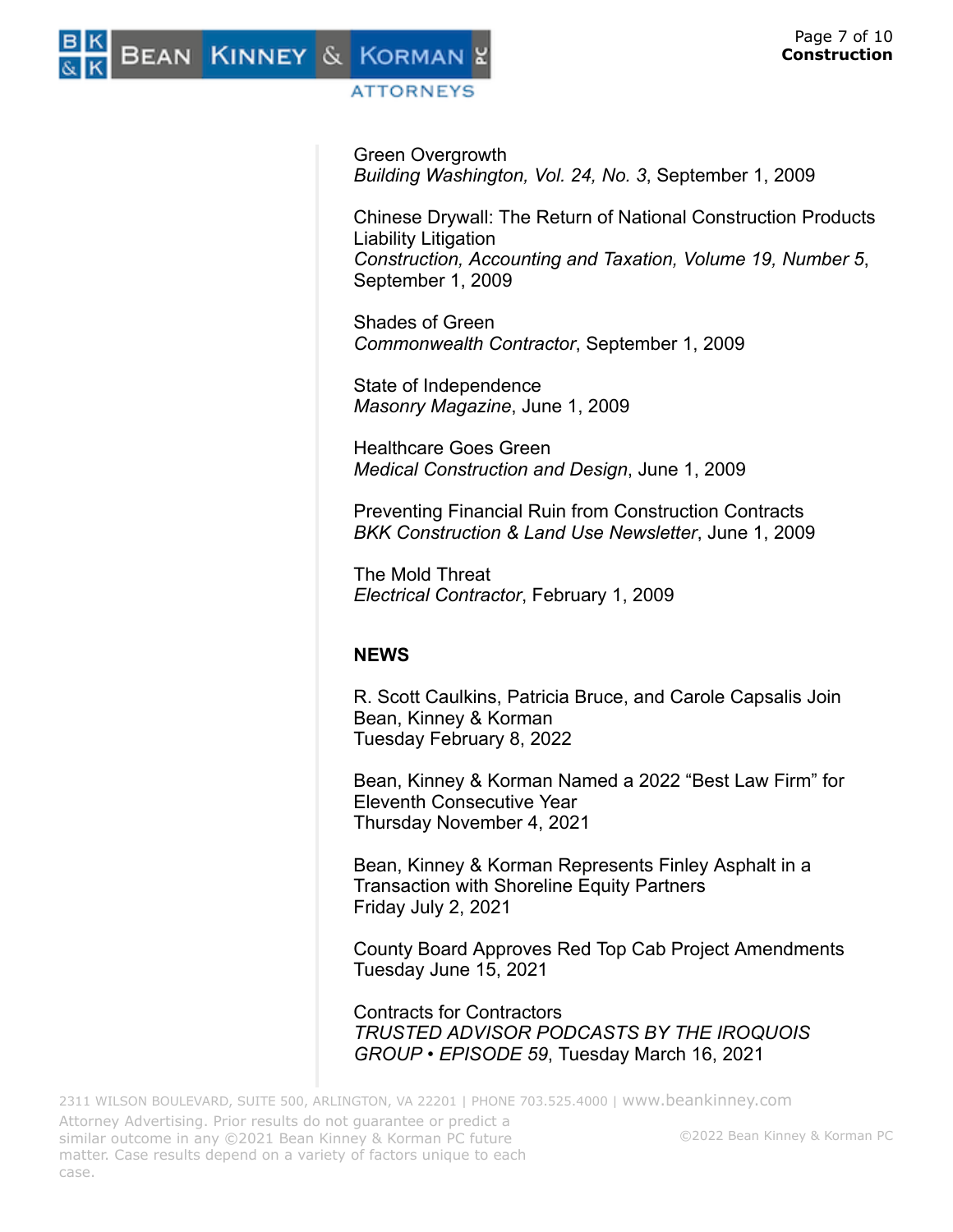

Bean, Kinney & Korman Named a 2021 "Best Law Firm" for Tenth Consecutive Year Thursday November 5, 2020

Raighne Delaney was quoted in "Many bars, business groups back appeal of right proposal" *Virginia Lawyers Weekly*, Monday September 7, 2020

Timothy Dugan Elected 2020‑2021 Chair of the Real Property Section Council of the Maryland State Bar Association Thursday May 21, 2020

Timothy Dugan Recognized as Top Attorney by *Bethesda Magazine* Tuesday December 10, 2019

Timothy Dugan Joins Bean, Kinney & Korman as a Shareholder Wednesday October 16, 2019

Matthew Roberts interviewed in "Could Supreme Court ruling affect local proffer policies?" *Charlottesville Tomorrow*, Monday July 22, 2013

Q&A on Succession Planning with Timothy Hughes in Construction Executive magazine *Construction Executive*, Thursday November 1, 2012

Arlington County Board Approves Clarendon Block Redevelopment *Arlington County News*, Tuesday January 24, 2012

Juanita Ferguson Named Chair of Legislative Committee for Associated Builders and Contractors of Metro Washington Wednesday January 4, 2012

Juanita Ferguson Presents on the Fundamentals of Construction Law at the Judicial Conference of Virginia for District Court Judges Friday August 19, 2011

Juanita Ferguson to present at the Virginia Bar Association's Annual 121st Meeting 2011 Wednesday December 29, 2010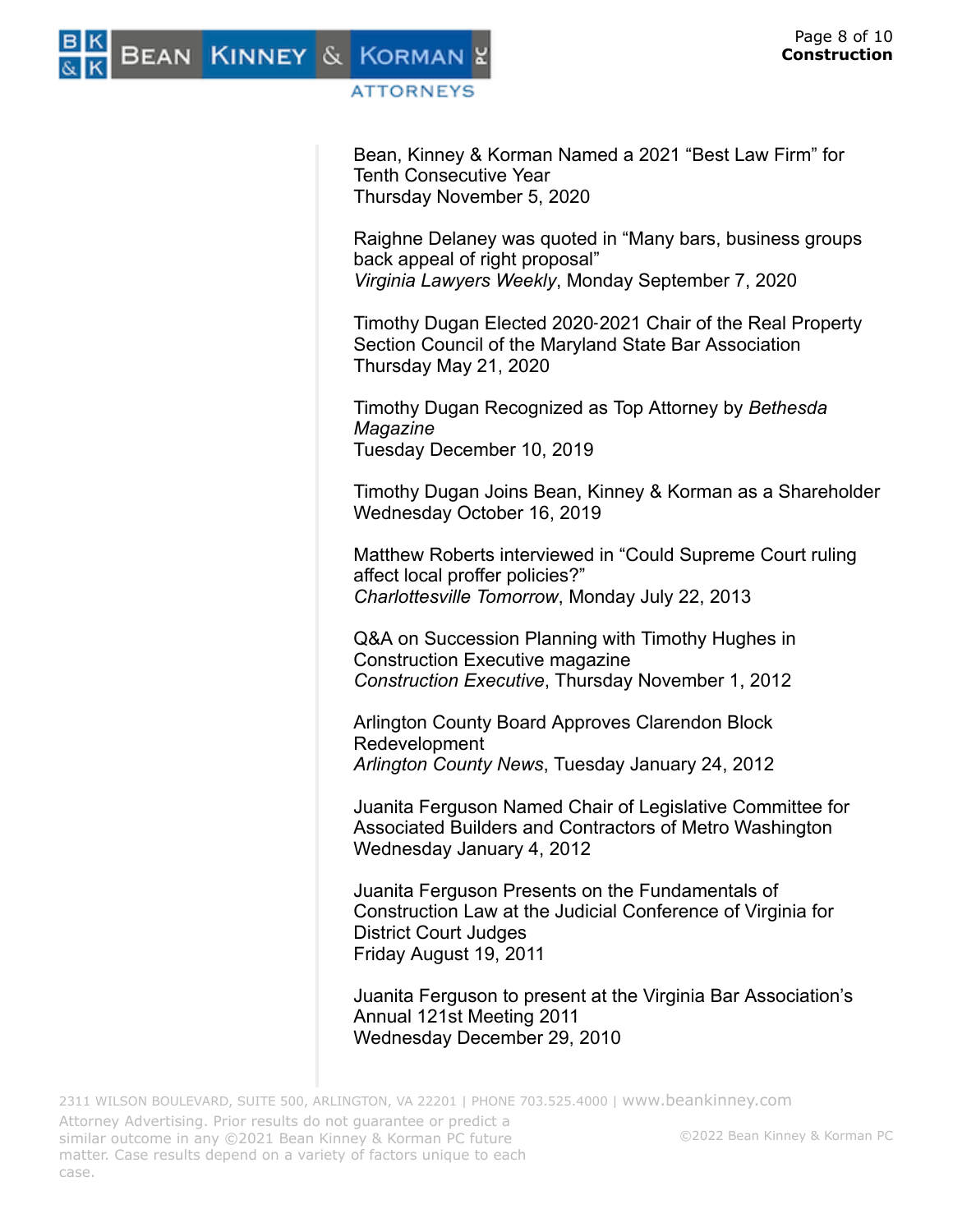Timothy Hughes featured in "Northern Virginia goes green without disputes"

*Virginia Lawyers Weekly*, Wednesday May 26, 2010

Tim Hughes featured in "Builders question efficacy of green certification."

*Washington Business Journal*, Monday April 12, 2010

Arlington Law Firm Puts a Focus on Supporting Energy-Efficient **Design** *Sun Gazette*, Sunday May 10, 2009

Bean, Kinney & Korman Plays Significant Role in Introducing Arlington's First LEED Gold Residential Building Monday April 27, 2009

# **SEMINARS & EVENTS**

Tips and Tricks of Subpoena Practice in Civil Litigation The Omni Homestead Resort, Hot Springs, VA, Saturday, July 24, 2021

Can Employers Require Employees to Get the COVID-19 Vaccine? Online, Wednesday, June 23, 2021

New Wage and Employment Laws Impacting Construction Online, Thursday, May 6, 2021

Can your employer force you to get the COVID-19 vaccine? Podcast, Wednesday, May 5, 2021

2020 Legal Drama in the Commonwealth: Online, Thursday, November 19, 2020

ULI Washington, D.C. Young Leaders Presentation "Northern Virginia Land Use" Monday, May 25, 2020

Comparative Zoning and Land Use Laws in Northern Virginia and Suburban Maryland University of Maryland, Monday, May 25, 2020

#### Mental Illness: Legally Addressing Employees with "Unseen"

2311 WILSON BOULEVARD, SUITE 500, ARLINGTON, VA 22201 | PHONE 703.525.4000 | [www.beankinney.com](http://www.beankinney.com/) Attorney Advertising. Prior results do not guarantee or predict a similar outcome in any ©2021 Bean Kinney & Korman PC future matter. Case results depend on a variety of factors unique to each case.

©2022 Bean Kinney & Korman PC